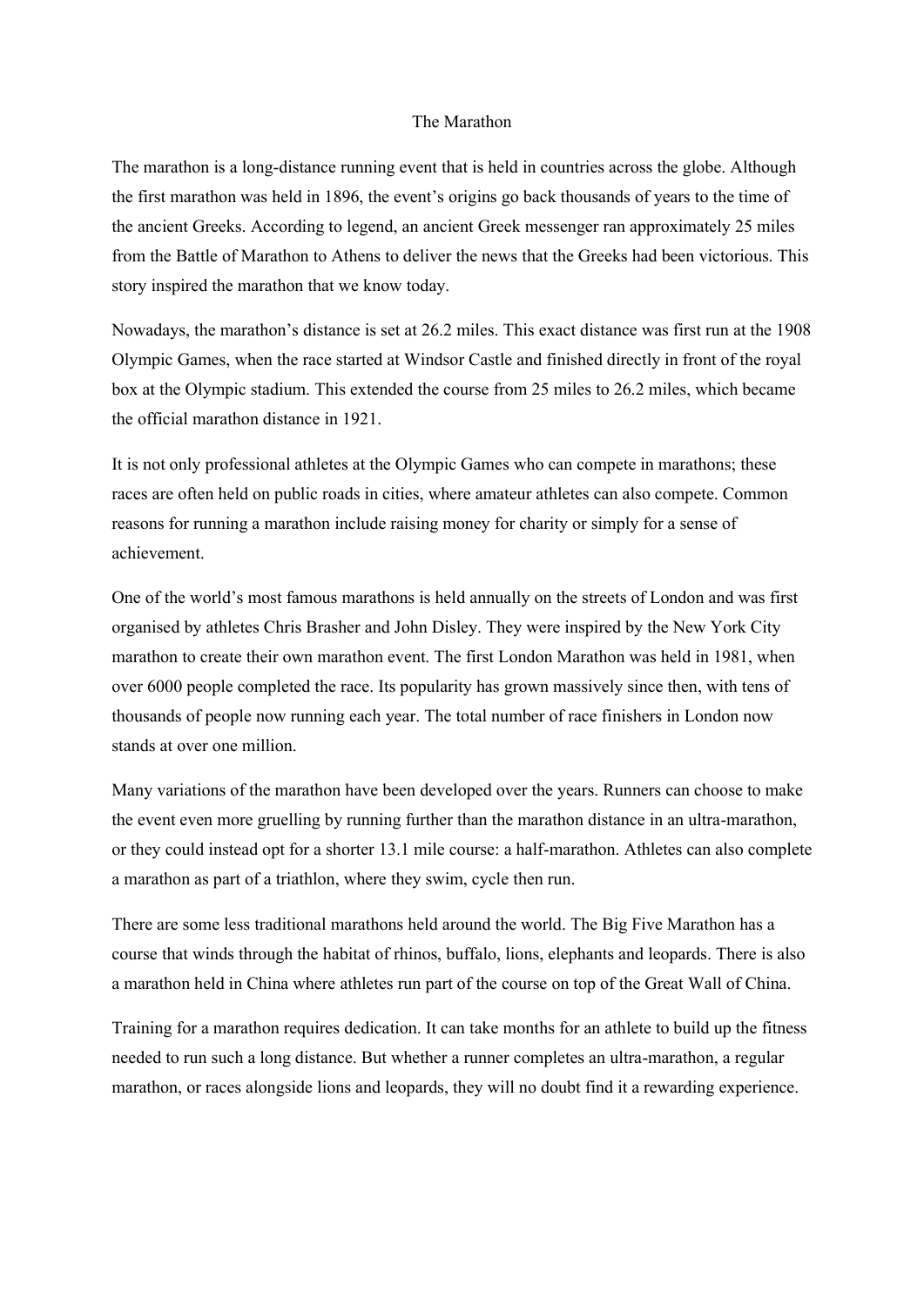|    | The Iviarathon – Comprenension questions                                                                                               |         |
|----|----------------------------------------------------------------------------------------------------------------------------------------|---------|
|    |                                                                                                                                        |         |
|    | 1. Look at the first paragraph.                                                                                                        |         |
|    | Find and copy a word which means 'old'.                                                                                                |         |
|    |                                                                                                                                        | 1 mark  |
|    | 2. What does the word legend tell you about the story of the Greek messenger?                                                          |         |
|    |                                                                                                                                        |         |
|    | 3. Where did the marathon get its name from?                                                                                           |         |
|    |                                                                                                                                        | 1 mark  |
|    |                                                                                                                                        |         |
|    | 4. Where did the marathon at the 1908 Olympic Games start?                                                                             |         |
|    |                                                                                                                                        | 1 mark  |
|    | 5. According to the text, what are the two common reasons someone might want to complete<br>a marathon?                                |         |
|    |                                                                                                                                        | 2 marks |
|    | 6. Look at the paragraph beginning One of the world's<br>Find and copy a word meaning once a year.                                     | 1 mark  |
| 7. | How can you tell that the London Marathon has become more popular over the years?                                                      |         |
|    |                                                                                                                                        | 1 mark  |
|    | 8. Look at the paragraph beginning There are some less traditional marathons<br>How do you think the 'Big Five Marathon' got its name? |         |
|    |                                                                                                                                        | 2 marks |
|    |                                                                                                                                        |         |

## **The Marathon – Comprehension questions**